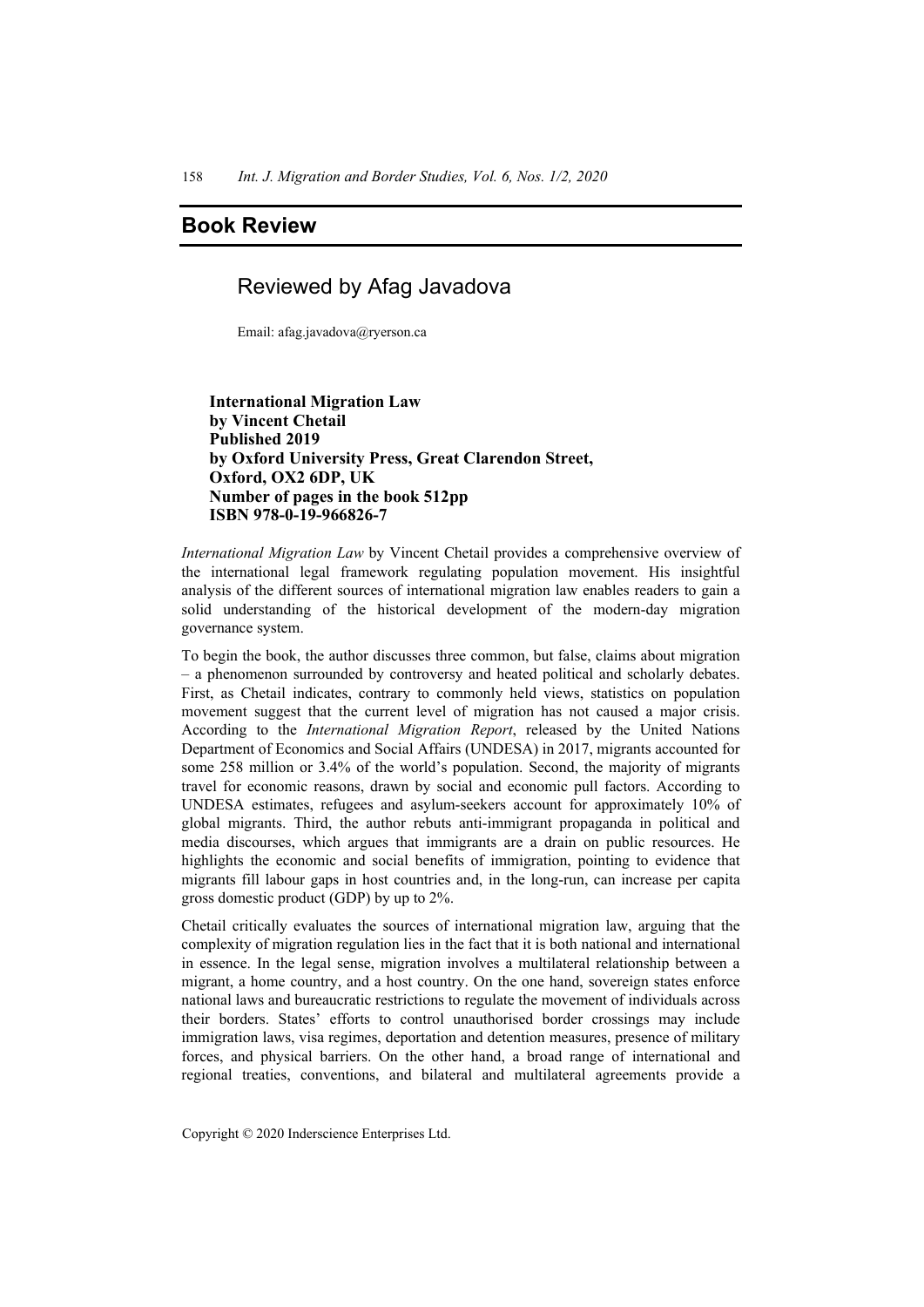framework for regulating international migration. Most states are bound by the principles set out in international human rights law, which identifies a range of rights applicable to all human beings. While human rights law is, in theory, applicable to all migrants, in practice the enforcement of human rights and protections depends on which international instruments a particular country has ratified.

The book is divided into three parts. In Part I, which deals with the historical context and origins of international law, the author explores the Eurocentric history of international law by distinguishing three main stages. Focusing on the legacy of European intellectuals of the early modern period – including Francisco de Vitoria and Hugo Grotius, considered the founders of international law; and prominent international law scholars such as Samuel von Pufendorf, Christian Wolff, and Emer de Vattel – he investigates the tensions between state sovereignty and the free movement of people that arose in the 16th through 18th centuries. This period witnessed a gradual departure from the general acceptance of free movement. The early scholars of international law acknowledged departure and admission as opposite rights to be governed by different norms. The 19th and 20th centuries were characterised by diversity of migratory flows. The emphasis on laissez-faire economics encouraged mass population movements from Europe to the Americas, long-distance migration from Africa and Asia, and intra-European migration. When the question of states' sovereignty re-emerged at the end of the 19th century, immigration controls tightened in the US and the UK. Australia, Canada, and other traditional destination states followed suit by declaring immigration a matter of domestic jurisdiction and developing rules to regulate movement. Several initiatives to lay the grounds for an international legal framework for migration encountered resistance after World War I, and in the inter-war period. For Chetail, the growing recognition of migrants' rights was a defining feature of the second half of the 20th century. With the emergence of international human rights law, the notion of minimum standards for the treatment of aliens, which used to be the responsibility of states, was enshrined in numerous international treaties and conventions.

Part II is dedicated to contemporary international migration law. According to Chetail, each of the components of the migration process – departure, admission, and stay – is governed by an excessive number of universal and regional treaties, bilateral admission and readmission agreements, and customary international law, which makes it difficult to establish a coherent legal and normative framework. While the legal principle of states' territorial sovereignty is still valid and powerful, the expansion of coexisting human rights law and enforcement mechanisms has led to a 'schizophrenic evolution' (p.76). Thereafter, Chetail elaborates on the normative framework pertaining to different components of the migration process and provides insights into the situations faced by three categories of migrants – refugees, migrant workers, and trafficked migrants – through analysis of the relevant United Nations (UN) treaty regimes.

Part III focuses on the impact of "soft law" on contemporary global migration governance. The author acknowledges that the term soft law, which applies to "a variety of non-binding instruments adopted by states and international organizations" (p.284) may seem ambiguous and confusing. Chetail notes that soft law plays an important role in the regulation of the migratory process and fosters international cooperation on sensitive issues. Despite its non-binding nature, soft law creates an expectation of compliance from states. The author indicates that, while relevant norms regarding the